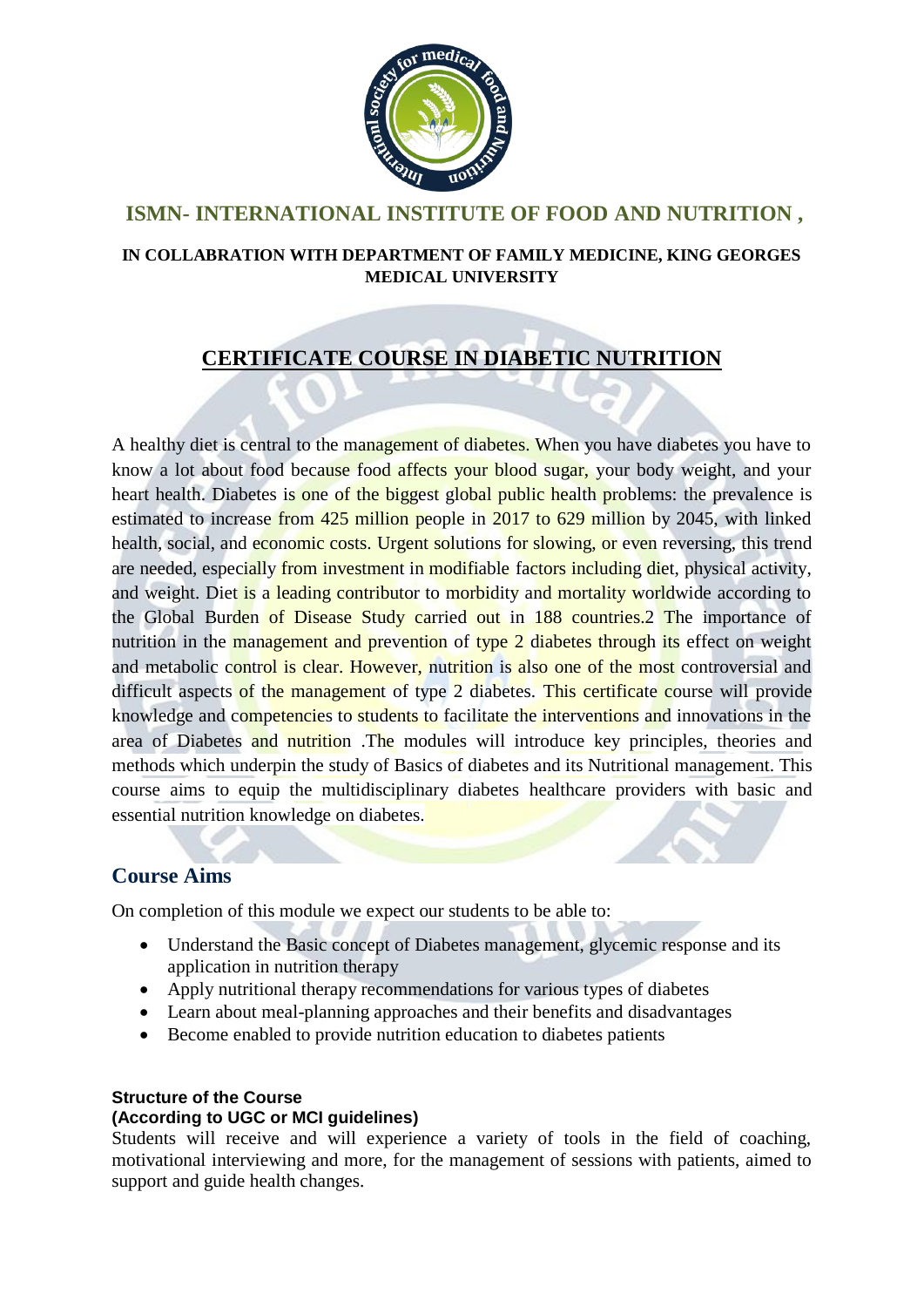**Eligibility : Doctors (all streams), Dieticians, Nurses, Wellness professionals, Diabetes educators and other healthcare professionals interested in learning about nutrition in diabetes are eligible for this course.**

**Structure of course:** Course will be divided into 10 modules Theory and practical classes will attempt to illustrate the importance of a healthy lifestyle as it relates to career choice and everyday living**.**

med **Module 1 –** Introduction to Diabetes. Epidemiology Definition and types of diabetes **Module 2**  Non Pharmacological Management of DM, **Module 3** Acute complications of Diabetes **Module 4.**  Chronic Complications of Diabetes **Module 5.**  Monitoring of DM **Module 6.**  Diabetes Self Education IOH **Module7** Medical Nutrition Therapy. **Module 8**  Diet Planning. **Module 9** 

Nutrition in diabetes related complications.

### **Module 10**

Nutrition recommendations for prevention of diabetes.